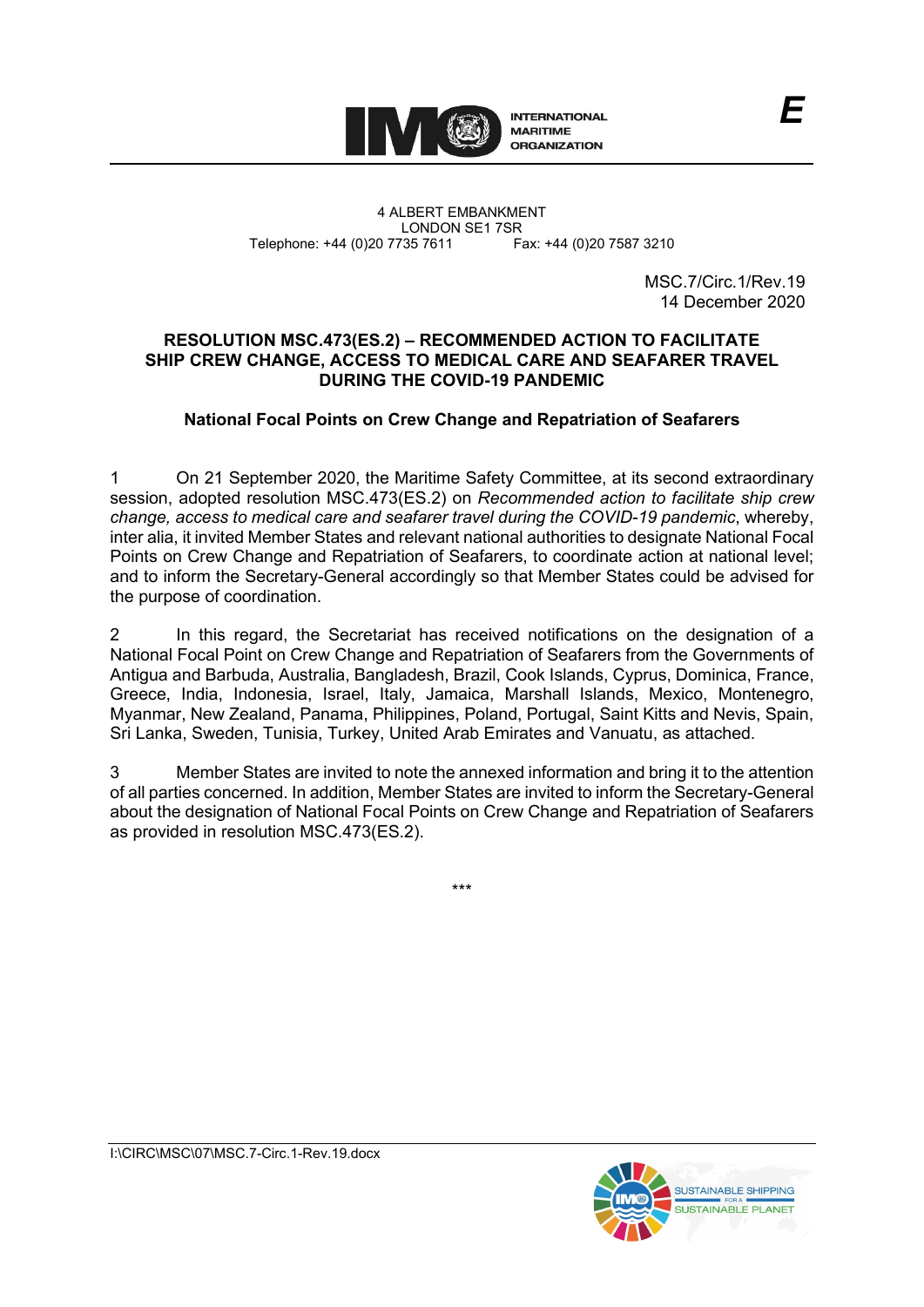## **ANNEX**

# **NATIONAL FOCAL POINTS ON CREW CHANGE AND REPATRIATION OF SEAFARERS**

### **ANTIGUA AND BARBUDA**

Department of Marine Services and Merchant Shipping Technical Division

| Telephone: | +1 268 462 1273         |
|------------|-------------------------|
| Fax:       | +1 268 462 4358         |
| Email:     | technical@abregistry.ag |

#### **AUSTRALIA**

COVID Maritime Response Department of Infrastructure, Transport, Regional Development and Communications

Postal address: GPO Box 594, Canberra ACT 2601, Australia Telephone: +61 2 6274 6464<br>Email: maritimeresponse [maritimeresponse@infrastructure.gov.au](mailto:maritimeresponse@infrastructure.gov.au)

### **BANGLADESH**

Director General Department of Shipping

|            | Postal address: 141-143 Motijheel C/A (8th floor), Dhaka-1000 |
|------------|---------------------------------------------------------------|
| Telephone: | +8809513305                                                   |
|            | +8801766685647                                                |
| Email:     | info@dos.gov.bd                                               |
|            | $dg@d$ os.gov.bd                                              |

### **BRAZIL**

Ms. Ana Paula Santos da Silva Coordinator of the National Immigration Council of Migration Department

| Telephone: | +55 61 2025 3082     |
|------------|----------------------|
|            | +55 61 2025 3482     |
| Email:     | ana.santos@mj.gov.br |

#### **COOK ISLANDS**

Ms. Moeroa Mamanu-Matheson

Postal address: P.O. Box 882, Rarotonga, Cook Islands Telephone: +682 23848 Email: [moeroa@maritimecookislands.com](mailto:moeroa@maritimecookislands.com)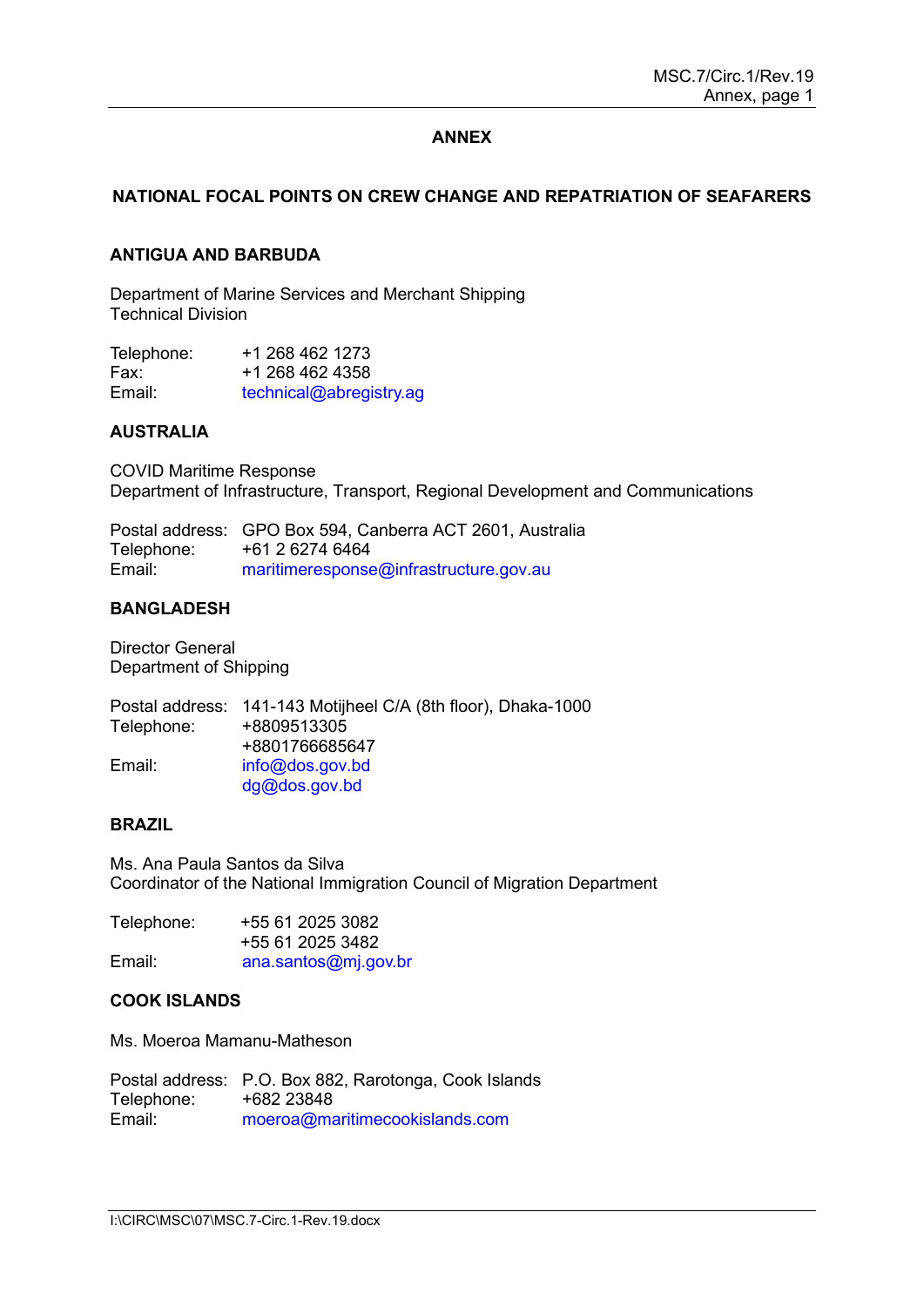### **CYPRUS**

Deputy Ministry of Shipping

Visitors address: Kyllinis Street, 4007 Mesa Geitonia, Limassol, Cyprus Postal address: P.O. Box 56193, 3305 Limassol, Cyprus +357 25 848 269 +357 99 642 801 Fax: +357 25 848 200 Email: [crewchanges@dms.gov.cy](mailto:crewchanges@dms.gov.cy)

## **DOMINICA**

Eric Mendes Labour Commissioner (Ag) Ministry of National Security and Home Affairs

Postal address: Government Headquarters, Kennedy Avenue, Roseau, Commonwealth of Dominica Telephone: +1 767 266 3326 +1 767 612 3788 +1 767 245 7233 Email: [mendese@dominica.gov.dm](mailto:mendese@dominica.gov.dm) [mendzee1@live.com](mailto:mendzee1@live.com)

## **FRANCE**

French International Register Office

Postal address: 5, place Sadi Carnot, 13002 Marseille, France Telephone: Fax: +33 764 438 431 Email: [rif.crise@developpement-durable.gouv.fr](mailto:rif.crise@developpement-durable.gouv.fr)

## **GREECE**

Labour Relations Dept. Seafarers' Labour Directorate Directorate General for Shipping

Postal address: Akti Vasiliadi (Port Gates E1 - E2), Piraeus, 185 10, Greece +30 213 137 1295 +30 213 137 1442 +30 213 137 4217 +30 213 137 1108 Fax: +30 210 413 7042 Email: [dner@hcg.gr](mailto:dner@hcg.gr) [dner.b@hcg.gr](mailto:dner.b@hcg.gr)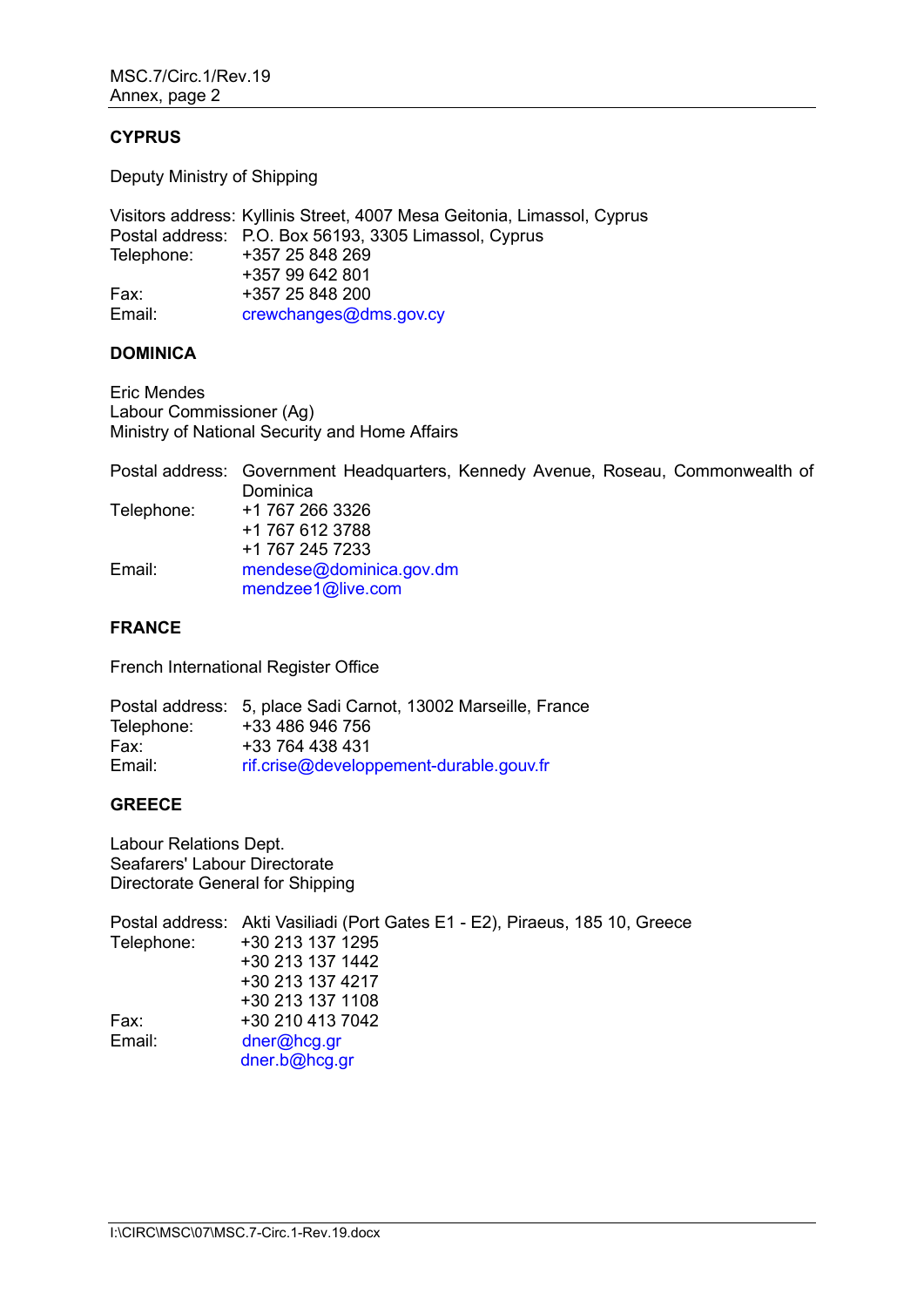### **INDIA**

Deputy Director General of Shipping (Crew) Directorate General of Shipping Ministry of Ports, Shipping and Waterways Government of India

|            | Postal address: Directorate General of Shipping, BETA Building, 9th Floor, I-Think Techno |
|------------|-------------------------------------------------------------------------------------------|
|            | Campus, Kanjurmarg (East), Mumbai - 400 042                                               |
| Telephone: | +91 22 25752018                                                                           |
| Fax:       | +91 22 25752029                                                                           |
|            | +91 22 25752035                                                                           |
| Email:     | $barquzer-dgs@gov.in$                                                                     |

## **INDONESIA**

Director General of Sea Transportation c.q. Director for Sea Traffic and Transport Directorate General of Sea Transportation (DGST) Ministry of Transportation, Republic of Indonesia

Postal address: Karya Building 20th floor, Jl. Medan Merdeka Barat No.8, Jakarta 10110, Indonesia Telephone: +62 811 9620 9512 Email: [ditlala@dephub.go.id](mailto:ditlala@dephub.go.id)

Disaster Management Operations Command and Control Center (POSKODALOPS) Directorate General of Sea Transportation (DGST) Ministry of Transportation, Republic of Indonesia

Postal address: Karsa Building 4th floor, Jl. Medan Merdeka Barat No.8, Jakarta 10110, Indonesia Telephone: +62 811 9620 9700 +62 21 345 6614 Fax: +62 21 345 1364 Email: [poskodalops\\_hubla@yahoo.co.id](mailto:poskodalops_hubla@yahoo.co.id)

## **ISRAEL**

Mr. Talker Ofer Shipping Commissioner Administration of Shipping & Ports

| Telephone: | +972 4 863 2097    |
|------------|--------------------|
|            | +972 50 4203976    |
| Fax:       | +972 4 863 2133    |
| Email:     | talkero@mot.gov.il |

## **ITALY**

Rear Admiral UH (ITCG) Luigi Giardino

Postal address: Viale dellʹArte 16, 00144 Rome Telephone: +39 (0)6 59083150<br>Fmail: buigi giardino@mit d [luigi.giardino@mit.gov.it](mailto:luigi.giardino@mit.gov.it)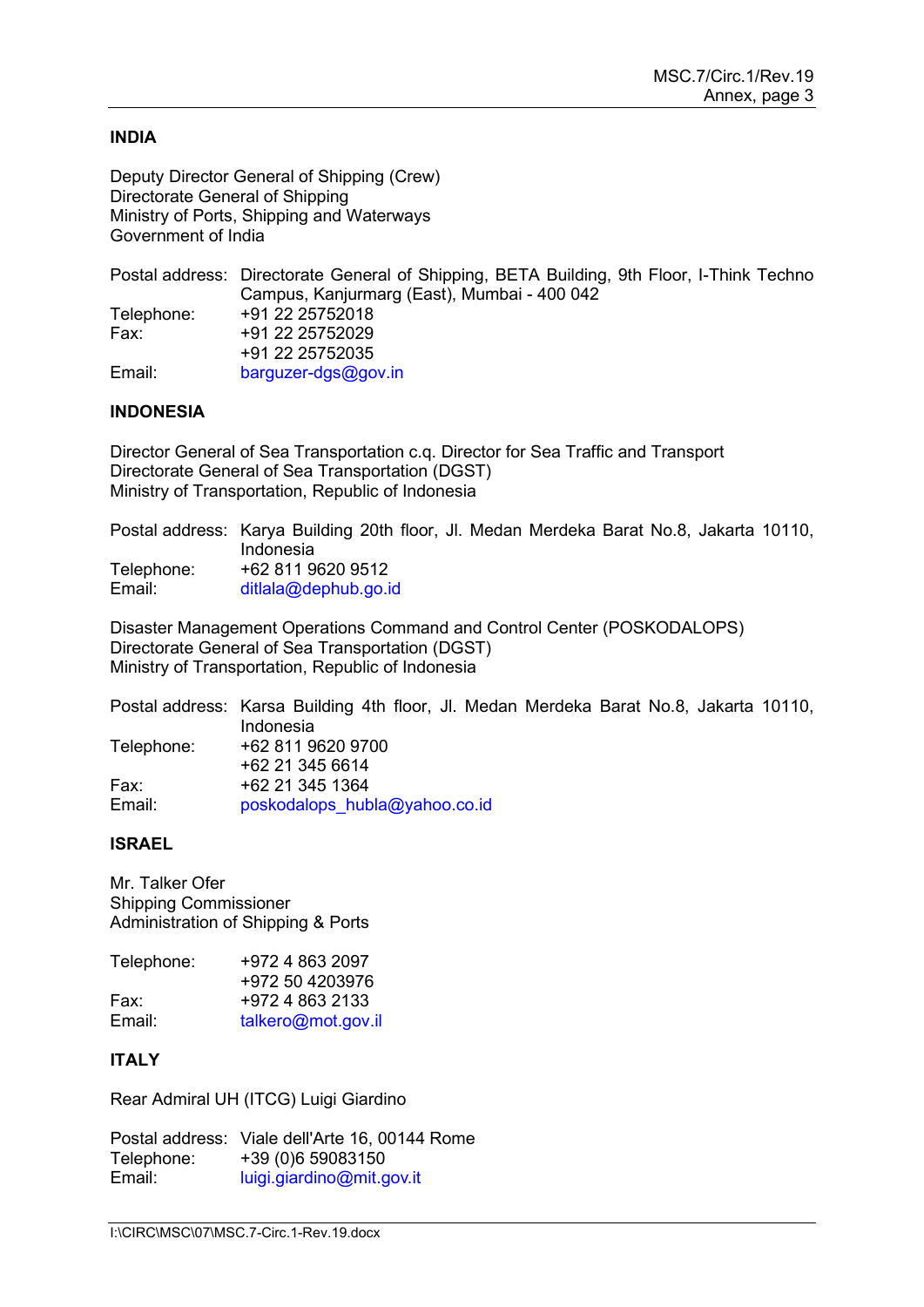### **JAMAICA**

Maritime Authority of Jamaica

Postal address: 2nd Floor Office Centre Building, 12 Ocean Boulevard, Kingston, Jamaica Telephone: +1 876 383 8984<br>Fax: +1 876 922 5765 +1 876 922 5765 Email: [legal@jamaicaships.com](mailto:legal@jamaicaships.com)  [safety@jamaicaships.com](mailto:safety@jamaicaships.com)

## **MARSHALL ISLANDS**

Deputy Commissioner of Maritime Affairs Seafarers' Documentation Department

Postal address: 11495 Commerce Park Drive, Reston, Virginia 20191, United States of America Telephone: +1 703 620 4880<br>Email: Seafarers@regist [Seafarers@register-iri.com](mailto:Seafarers@register-iri.com)

### **MEXICO**

C. Capitán de Corbeta Jonathan Vidal Ramírez Subdirector de Navegación y Control de Tráfico Marítimo

| Telephone: | +52 55 5624 6500 (ext. 1823)    |
|------------|---------------------------------|
| Mobile:    | +52 55 2779 2766                |
| Email:     | digacap.navegacion@semar.gob.mx |

# **MONTENEGRO**

Captain Vladan Radonjić General Director for Maritime Affairs Ministry of Transport and Maritime Affairs

Telephone:  $+38269333252$ <br>Email:  $\frac{V \cdot \text{V} \cdot \text{V}}{\text{V} \cdot \text{V}}$ [vladan.radonjic@msp.gov.me](mailto:vladan.radonjic@msp.gov.me)

## **MYANMAR**

Mr. Chan Myae **Director** Seafarers Division Department of Marine Administration

Postal address: No-363/421, corner of Merchant & Theinbyu Road, Botahtaung Township, Yangon, Myanmar Telephone: +95 9 5037233 Email: [dmasd@ms-motc.gov.mm](mailto:dmasd@ms-motc.gov.mm)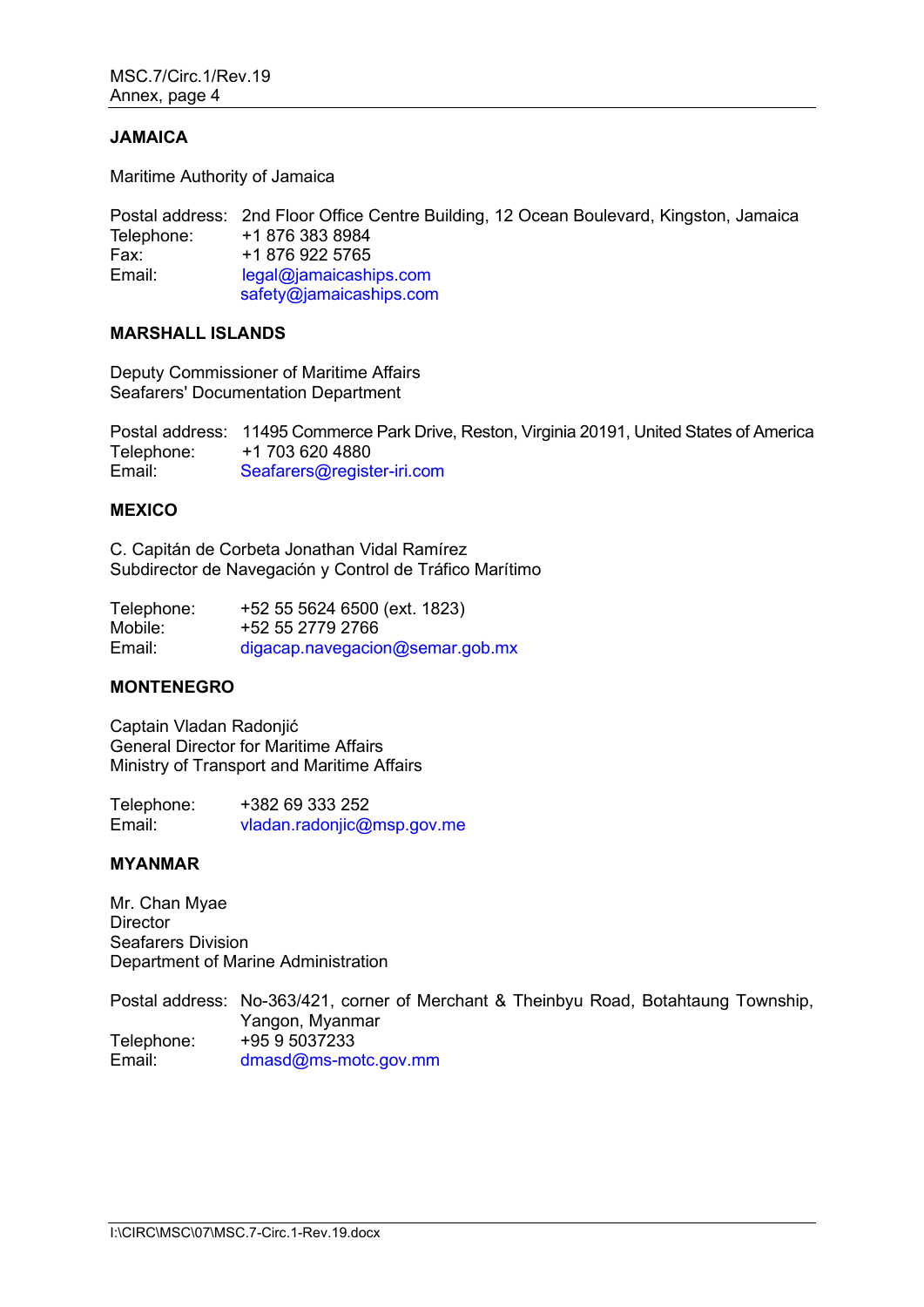### **NEW ZEALAND**

Ministry of Transport

Postal address: PO Box 3175, Wellington 6140 Telephone: +64 4 439 9000<br>Email: crew.change@ti [crew.change@transport.govt.nz](mailto:crew.change@transport.govt.nz)

### **PANAMA**

Licda. Elvia Bustavino General Secretary Panama Maritime Authority

Telephone: +507 501 5110<br>Email: ebustavino@an [ebustavino@amp.gob.pa](mailto:ebustavino@amp.gob.pa)

Eng. Jonathan Guerini Head of the Department of Port Operations Panama Maritime Authority

Telephone: +507 501 5150<br>Email: iquerini@amp.o  $jauerini@amp.qob.pa$ 

Licda. Giovanna Villamonte Abogada del Departamento de Seguridad Maritima (Segumar, MLC)

Telephone: +507 501 4241<br>Email: mlc@sequmar. mlc@segumar.com

Licda. Mayte Burgos Jefa del Departamento de Asuntos Laborales Marítimos (Labomar)

Telephone: +507 501 5067 Email: [labormar@amp.gob.pa](mailto:labormar@amp.gob.pa)

### **PHILIPPINES**

Deputy Administrator for Planning Maritime Industry Authority

Postal address: 20th Street, corner Bonifacio Drive, 1018 Port Area (South), Manila Email: [odap@marina.gov.ph](mailto:odap@marina.gov.ph)

## **POLAND**

Maritime Economy Department Ministry of Infrastructure

Postal address: 4/6 Chałubińskiego St., 00-928 Warsaw, Poland Telephone: +48 22 583 85 70 Fax: +48 22 583 85 71<br>Email: SekretariatDGM@ [SekretariatDGM@mi.gov.pl](mailto:SekretariatDGM@mi.gov.pl)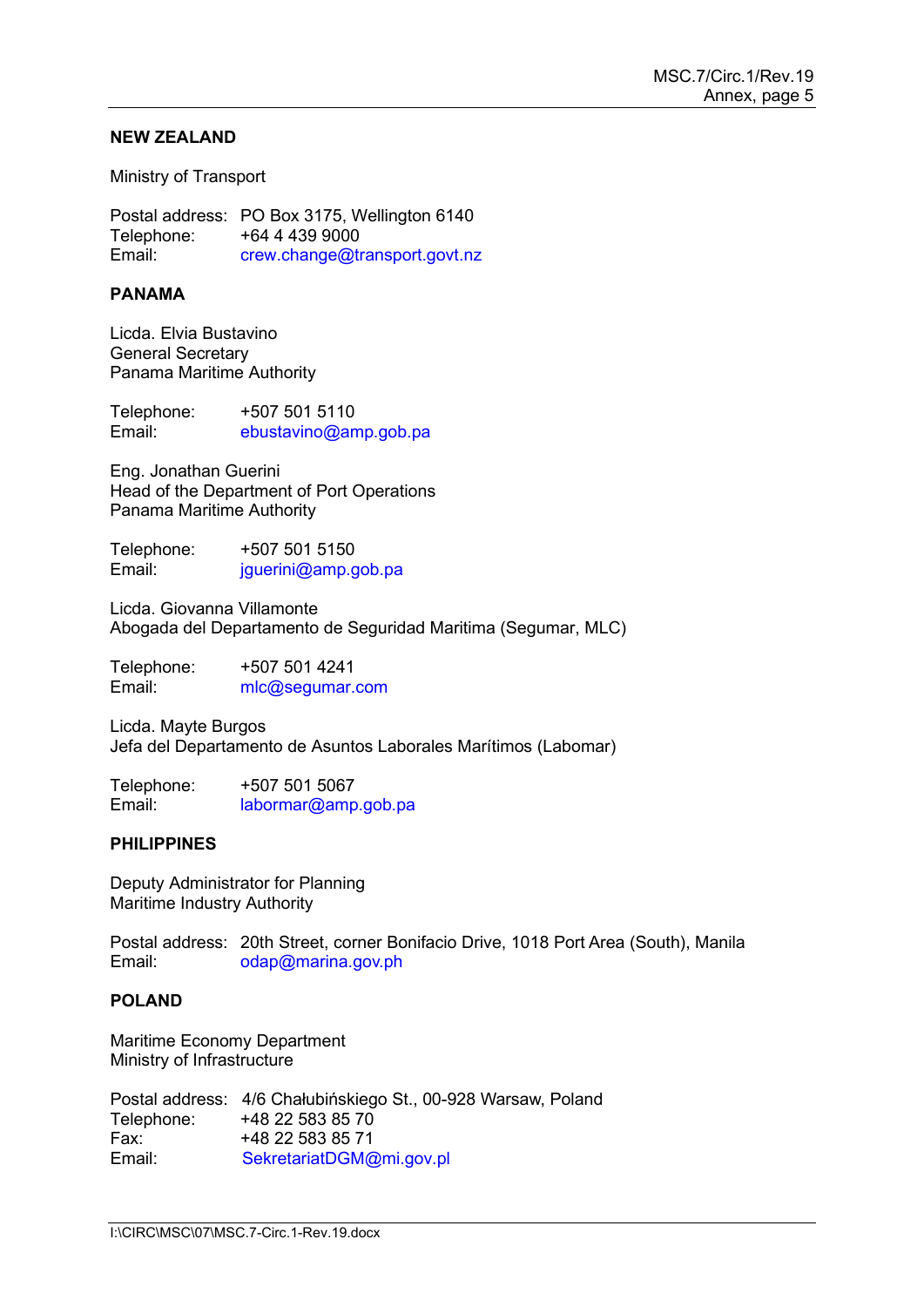### **PORTUGAL**

Ms. Carlota Leitão Correia Head of Seafarers and Recreational Nautical Division Directorate General of Natural Resources, Security and Maritime Services Ministry of the Sea

Postal address: Avenida Brasília, 1449-030 Lisboa, Portugal Telephone: +351 213 035 700 Fax: +351 213 035 702<br>Email: cleitão@dgrm.mm [cleitão@dgrm.mm.gov.pt](mailto:cleit%C3%A3o@dgrm.mm.gov.pt) [dgrm@dgrm.mm.gov.pt](mailto:dgrm@dgrm.mm.gov.pt)

## **SAINT KITTS AND NEVIS**

Mr. Abdias Samuel National Disaster Coordinator National Emergency Management Agency (NEMA)

|            | Postal address: P.O. Box 186, Limekiln, Basseterre, St. Kitts |
|------------|---------------------------------------------------------------|
| Telephone: | +1 869 466 5100                                               |
| Fax:       | +1 869 466 5310                                               |
| Email:     | nema@gov.kn                                                   |
|            | nemaskb@thecable.net                                          |

### **SPAIN**

Sr. Carlos Blanco Pascual Coordinador nacional del Convenio sobre Trabajo Marítimo 2006 Dirección General de la Marina Mercante

|            | Postal address: C/ Ruiz de Alarcón 1, 8ª planta, 28071 – Madrid |
|------------|-----------------------------------------------------------------|
| Telephone: | +34 91 597 9228                                                 |
|            | +34 667 211 675                                                 |
| Fax:       | +34 91 597 9287                                                 |
| Email:     | cbpascual@mitma.es                                              |
|            | subdireccionsci.dgmm@mitma.es                                   |

## **SRI LANKA**

The Secretary Ministry of Ports and Shipping

Postal address: No. 19, Chaithya Road, Colombo-01, Sri Lanka<br>Telephone: +94 11 2320252 +94 11 2320252 Email: [mpsasec@slpa.lk](mailto:mpsasec@slpa.lk)

The Director General of Merchant Shipping Merchant Shipping Secretariat

Postal address: 1st Floor, Bristol Building, 43-89, York Street, Colombo-01, Sri Lanka Telephone: +94 11 2435127 Email: [dmsmos@sltnet.lk](mailto:dmsmos@sltnet.lk) [dgmsimo@sltnet.lk](mailto:dgmsimo@sltnet.lk)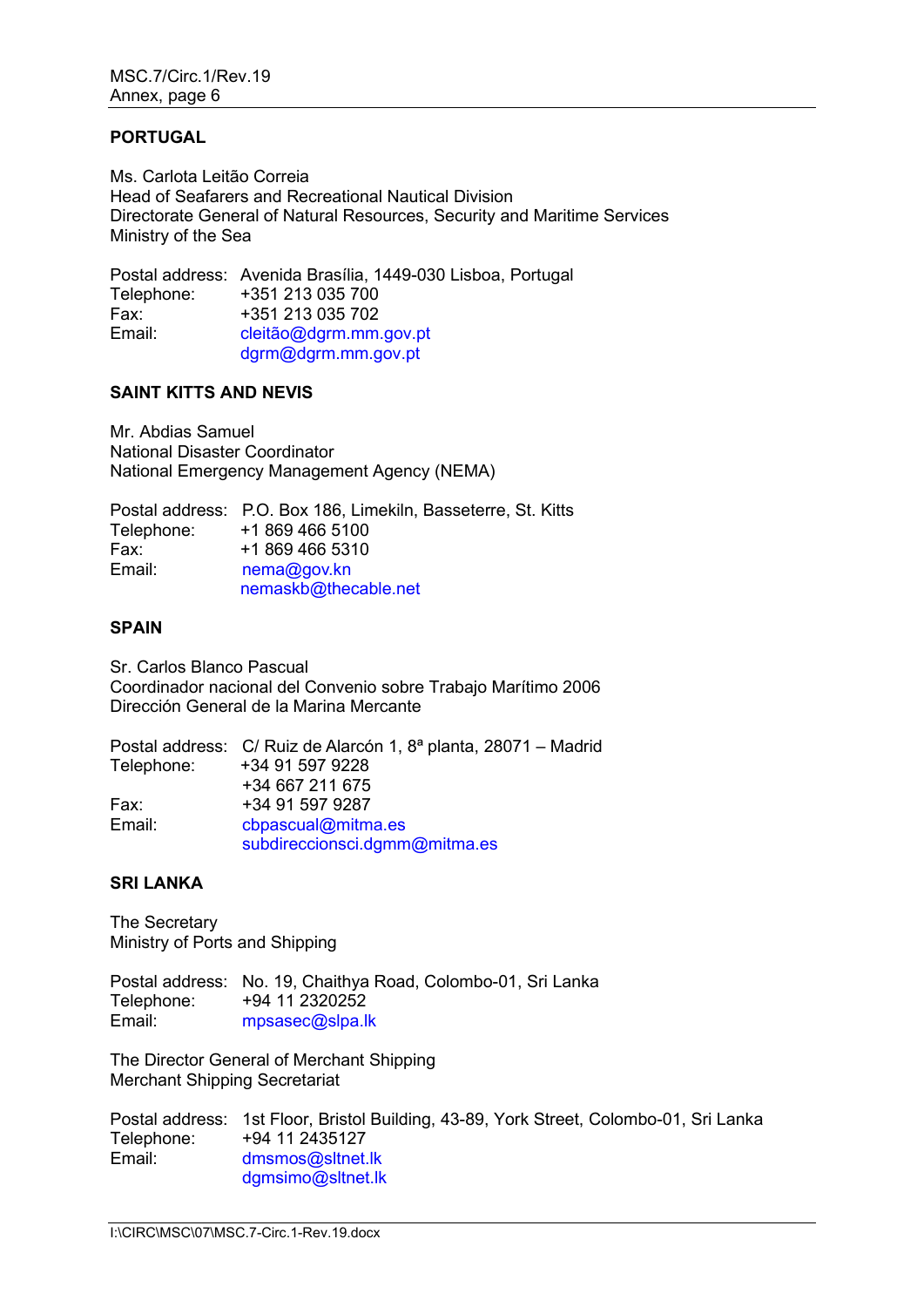## **SRI LANKA (Cont'd)**

Capt. Sanjaya Dahanayake SLN (Rtd)

Telephone:  $+94\,777\,308948$ <br>Email: dahanayake.s@a Email: [dahanayake.s@avantmaritime.com](mailto:dahanayake.s@avantmaritime.com)

Nissanka Senadhipathi

| Telephone: | +94 77 731 6995 |
|------------|-----------------|
| Email:     | yapas@sitnet.lk |

## **SWEDEN**

Swedish Transport Agency Civil Aviation and Maritime Department

Visitors address: Olai Kyrkogata 35 Postal address: Transportstyrelsen 601 73 Norrköping Telephone: +46 771 25 60 70<br>Fax: +46 11 18 52 56 Fax: +46 11 18 52 56<br>Email: siofartstillsvn@tr [sjofartstillsyn@transportstyrelsen.se](mailto:sjofartstillsyn@transportstyrelsen.se)

## **TUNISIA**

Mr. Fawzi Ben Hamida Director General Agency of Ports and Fishing Equipment Ministry of Agriculture, Hydraulic Resources and Fisheries

#### Email: [benhamida.faouzi@apip.com](mailto:benhamida.faouzi@apip.com)

Mr. Fethi Soussi Technical Director Agency of Ports and Fishing Equipment Ministry of Agriculture, Hydraulic Resources and Fisheries

Email: [fethi.soussi@apip.com.tn](mailto:fethi.soussi@apip.com.tn)

## **TURKEY**

Department of Training and Certification Directorate General for Maritime Affairs Ministry of Transport and Infrastructure

|            | Postal address: Ulastirma ve Altyapi Bakanligi, Hakki Turaylic Caddesi, No: 5 C Blok, |
|------------|---------------------------------------------------------------------------------------|
|            | Emek/Cankaya/Ankara/Turkey                                                            |
| Telephone: | +90 312 203 10 00                                                                     |
|            | +90 312 203 33 26                                                                     |
|            | +90 312 203 33 22                                                                     |
|            | +90 312 203 33 52                                                                     |
|            | +90 312 203 34 96                                                                     |
| Fax:       | +90 312 232 42 24                                                                     |
| Email:     | seafarerscovid19.dgm@uab.gov.tr                                                       |